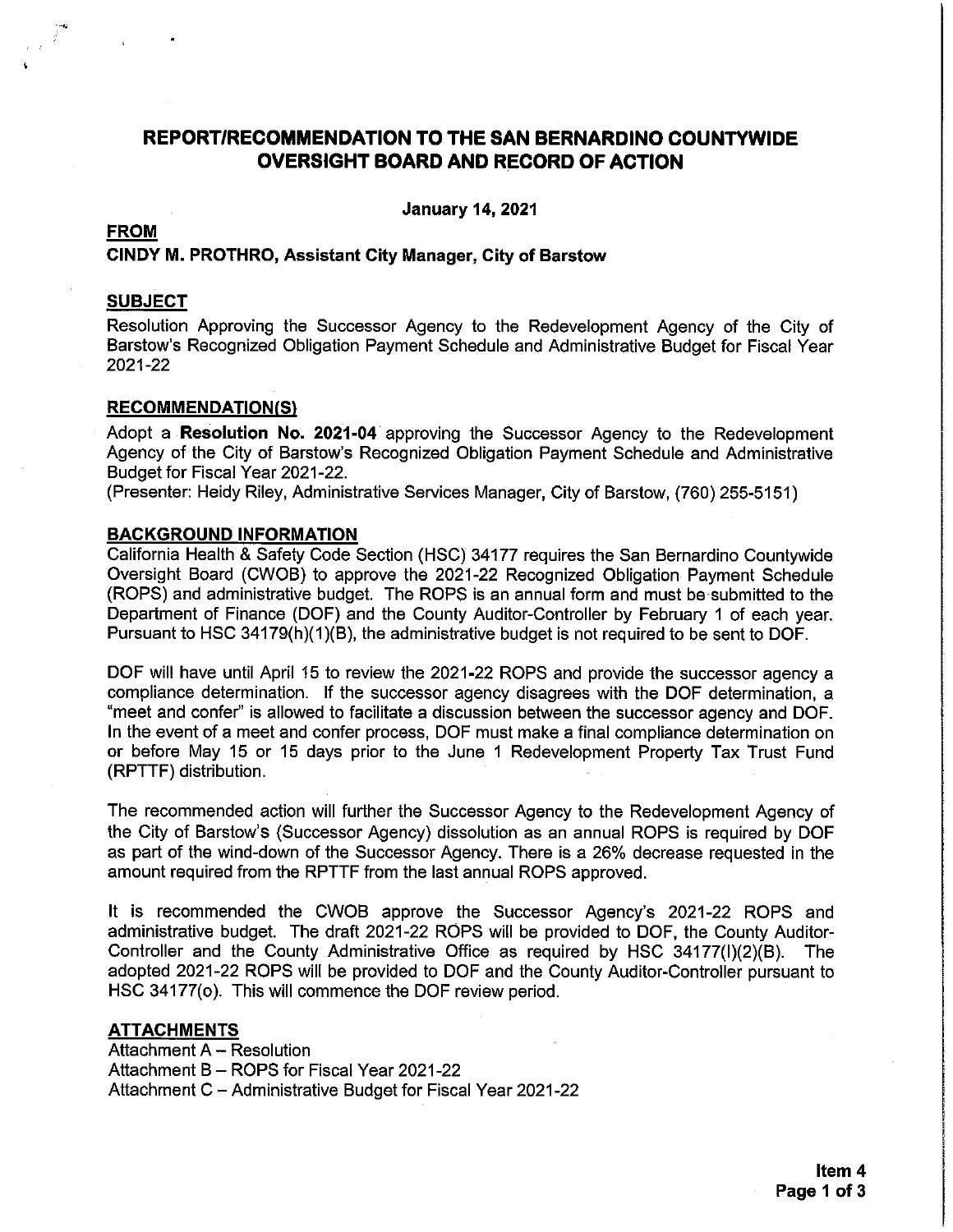Resolution Approving the Successor Agency to the Redevelopment Agency of the City of Barstow's Recognized Obligation Payment Schedule and Administrative Budget for Fiscal Year 2021-22 **January 14, 2021** 

### **REVIEW BY OTHERS**

This item has been reviewed by Auditor-Controller/Treasurer/Tax Collector on January 04, 2021 and San Bernardino Countywide Oversight Board Legal Counsel on January 05, 2021.

).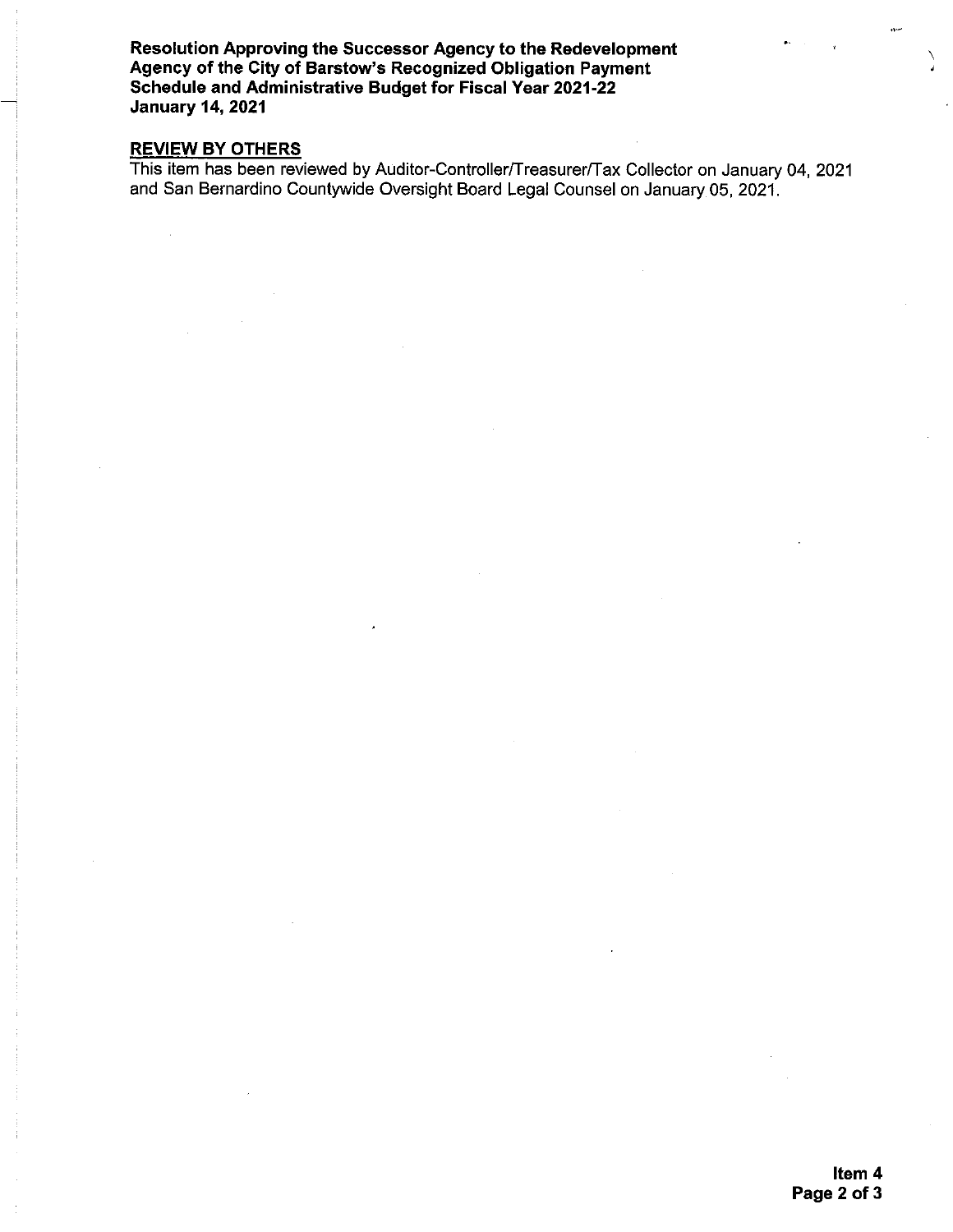Resolution Approving the Successor Agency to the Redevelopment Agency of the City of Barstow's Recognized Obligation Payment Schedule and Administrative Budget for Fiscal Year 2021-22 **January 14, 2021** 

Record of Action of the San Bernardino Countywide Oversight Board

#### **APPROVED**

Moved: Richard DeNava Seconded: Kenneth Miller Ayes: Frederick Ang, Richard DeNava, Kenneth Miller, Cindy Saks, Lawrence Strong, Acquanetta Warren, David Wert

Lynna Monell, SECRETARY

<u>rnell</u> **BY** 

DATED: January 14, 2021



- **W/Resolution** CC. File - San Bernardino Countywide Oversight Board w/attach
- LA 01/15/2021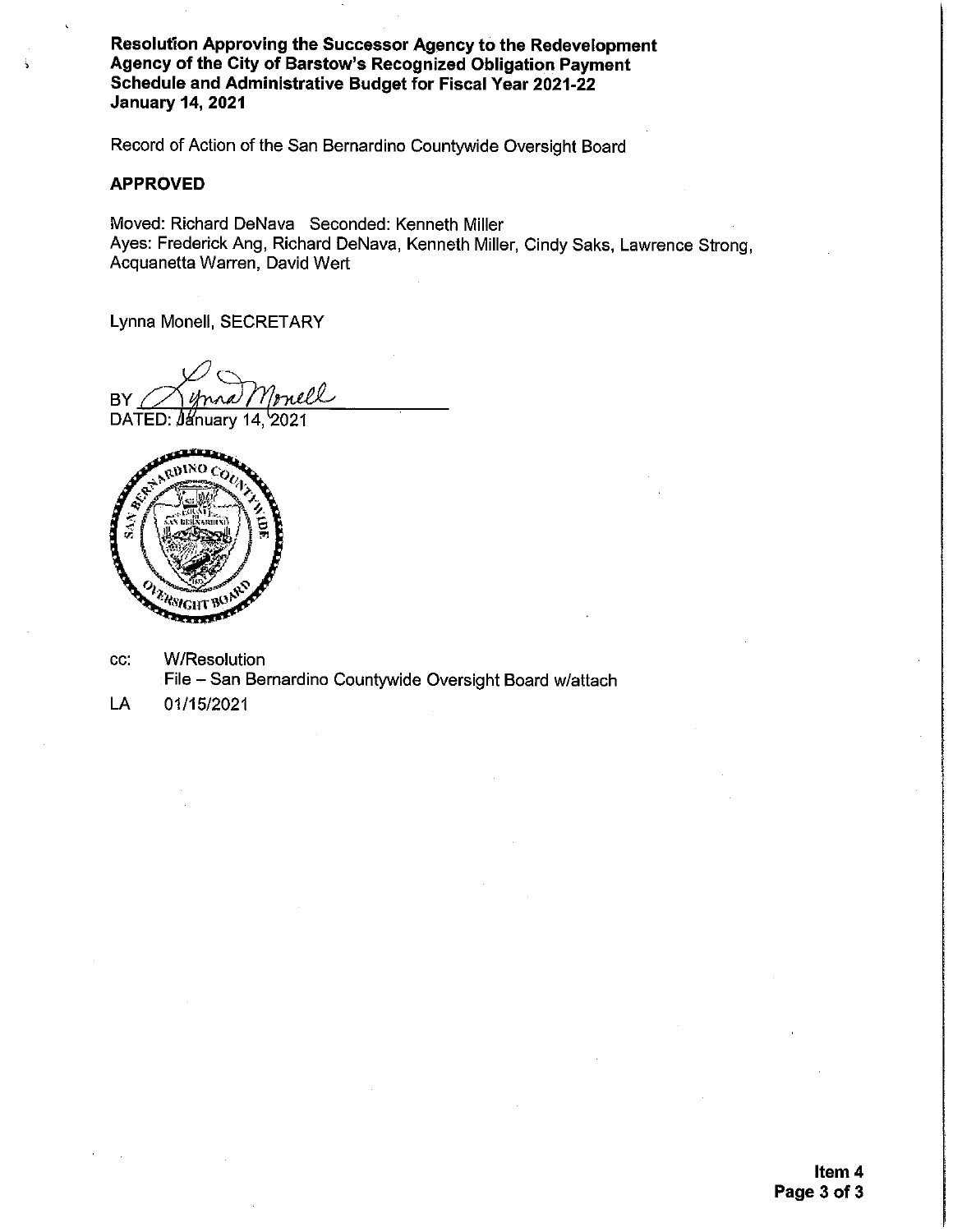#### **RESOLUTION NO. 2021-04**

#### RESOLUTION OF THE SAN BERNARDINO COUNTYWIDE OVERSIGHT **BOARD ADOPTING THE SUCCESSOR AGENCY TO THE** REDEVELOPMENT AGENCY OF THE CITY OF BARSTOW'S RECOGNIZED OBLIGATION PAYMENT SCHEDULE AND **ADMINISTRATIVE BUDGET FOR FISCAL YEAR 2021-22.**

On Thursday, January 14, 2021 on motion of San Bernardino Countywide Oversight Board Member DeNava, duly seconded by San Bernardino Countywide Oversight Board Member Miller and carried, the following resolution is adopted by the San Bernardino Countywide Oversight Board, State of California.

WHEREAS, California Health and Safety Code Section (HSC) 34179(e) requires all action items of the San Bernardino Countywide Oversight Board be accomplished by resolution; and

WHEREAS, HSC 34177 requires the San Bernardino Countywide Oversight Board to approve the Recognized Obligation Payment Schedule (ROPS) and administrative budget; and

WHEREAS, pursuant to HSC 34177(o), the deadline for submitting the ROPS for Fiscal Year 2021-22 to the Department of Finance is February 1, 2021.

NOW, THEREFORE, the San Bernardino Countywide Oversight Board hereby resolves, determines and orders as follows:

Section 1. The foregoing recitals are true and correct.

Section 2. The Successor Agency to the Redevelopment Agency of the City of Barstow's ROPS and administrative budget for Fiscal Year 2021-22 in the form presented, together with such changes thereto as may be approved by the San Bernardino Countywide Oversight Board, are hereby approved.

Section 3. This resolution shall take effect from and after the date of its passage and adoption.

PASSED AND ADOPTED by the San Bernardino Countywide Oversight Board, State of California, by the following vote:

> OVERSIGHT BOARD MEMBER: Frederick Ang, Richard DeNava, AYES: Kenneth Miller, Cindy Saks, Lawrence Strong, Acquanetta Warren, David Wert

NOES: **OVERSIGHT BOARD MEMBER: None** 

ABSENT: **OVERSIGHT BOARD MEMBER: None**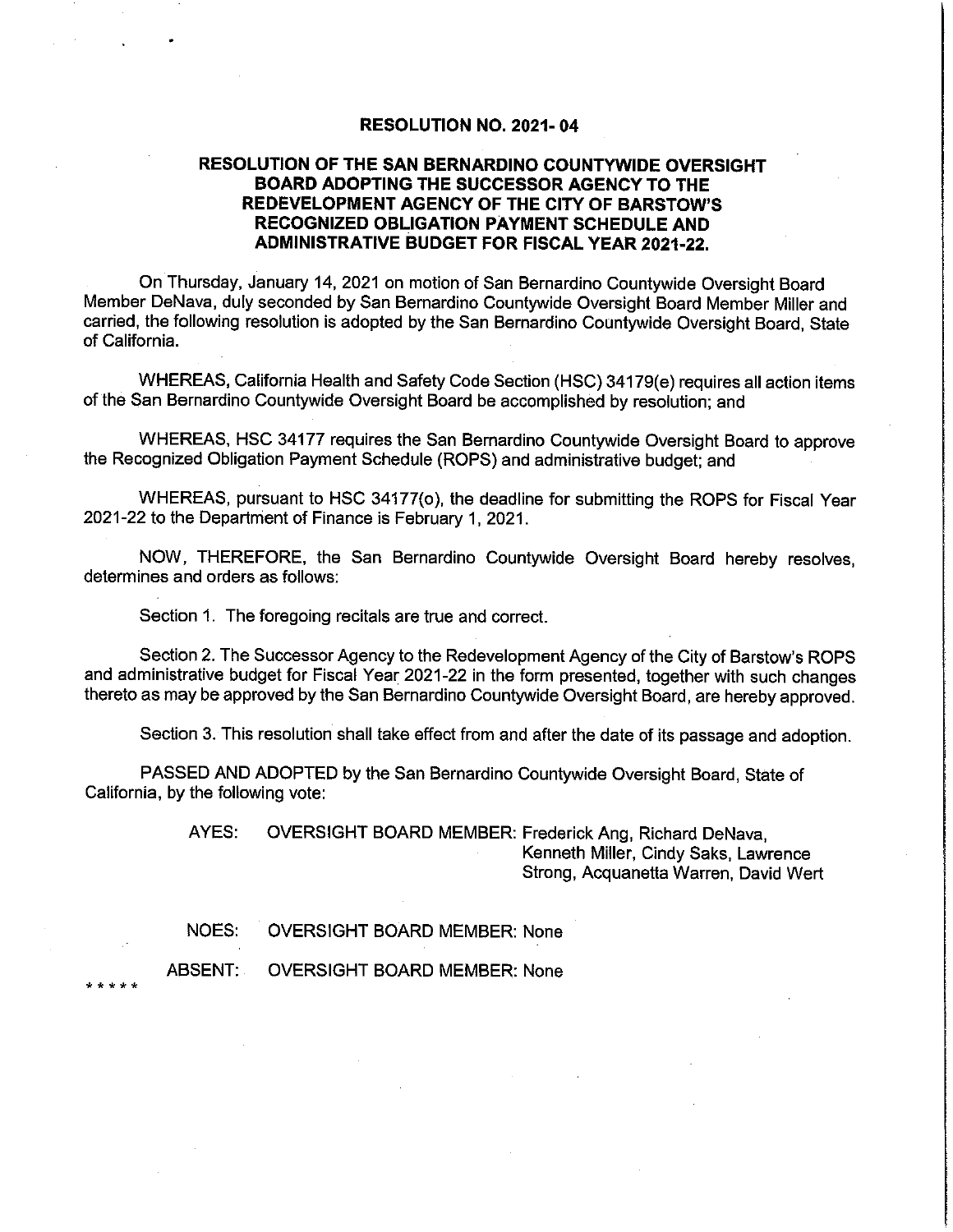#### **STATE OF CALIFORNIA**

SS.

١

#### COUNTY OF SAN BERNARDINO

I, LYNNA MONELL, Secretary to the San Bernardino Countywide Oversight Board, State of California, hereby certify the foregoing to be a full, true and correct copy of the record of the action taken by the Countywide Oversight Board, by vote of the members present, as the same appears in the Official Minutes of said Board at its meeting of January 14, 2021, #4 LA

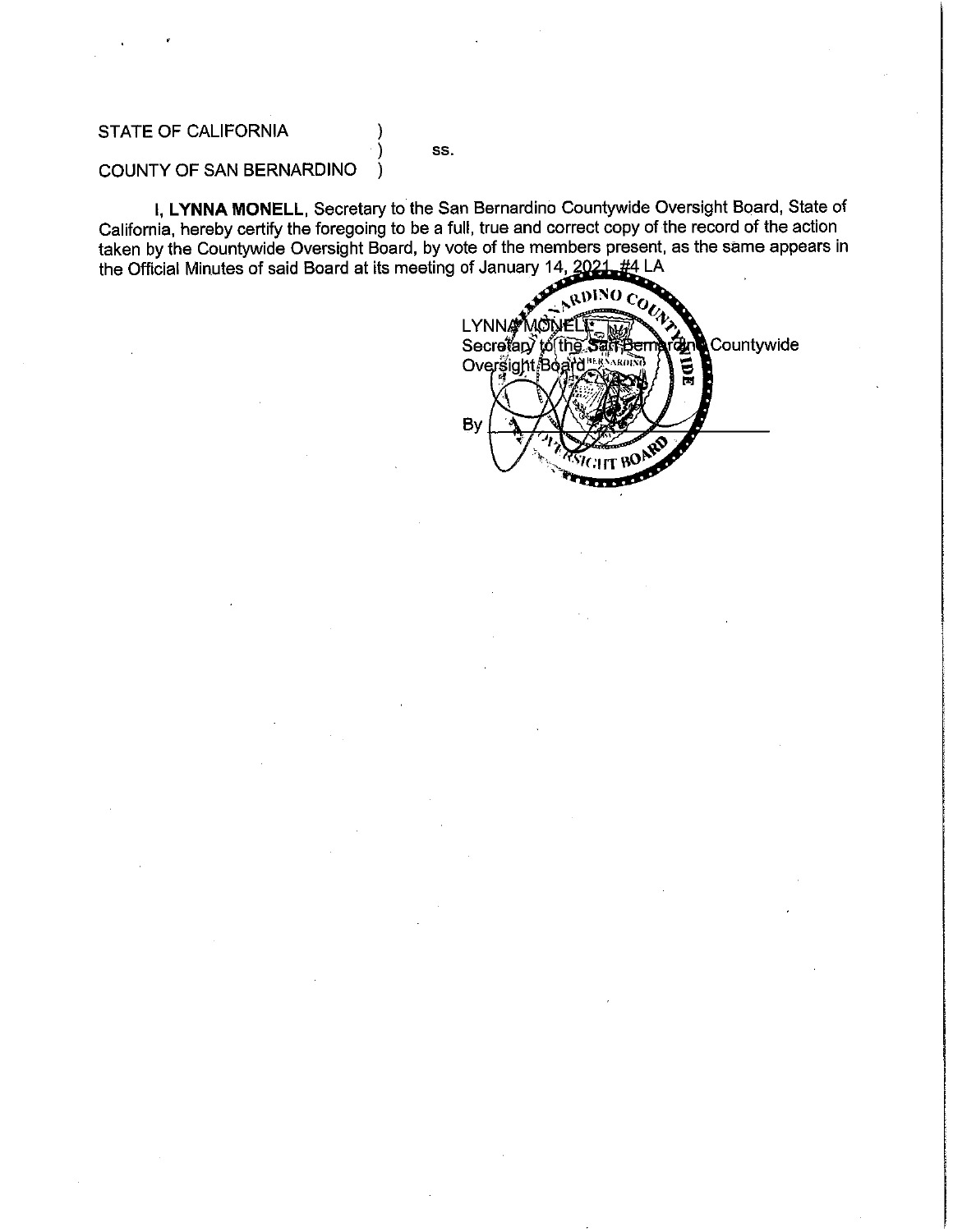# Recognized Obligation Payment Schedule (ROPS 21-22) - Summary Filed for the July 1, 2021 through June 30, 2022 Period

|         | Successor Agency:           | <b>Barstow</b>                                                             |          |                                    |    |                                   |         |                   |
|---------|-----------------------------|----------------------------------------------------------------------------|----------|------------------------------------|----|-----------------------------------|---------|-------------------|
| County: | San Bernardino              |                                                                            |          |                                    |    |                                   |         |                   |
|         |                             | Current Period Requested Funding for Enforceable Obligations (ROPS Detail) |          | 21-22 A Total<br>(July - December) |    | 21-22 B Total<br>(January - June) |         | <b>ROPS 21-22</b> |
| A       |                             | Enforceable Obligations Funded as Follows (B+C+D):                         |          |                                    |    |                                   |         |                   |
| B       | <b>Bond Proceeds</b>        |                                                                            |          |                                    |    |                                   |         |                   |
| C.      | Reserve Balance             |                                                                            | in the c |                                    |    |                                   |         |                   |
| D       | <b>Other Funds</b>          |                                                                            |          |                                    |    |                                   |         |                   |
| E.      |                             | Redevelopment Property Tax Trust Fund (RPTTF) (F+G):                       |          | 850,661 \$                         |    | $52,653$ \$                       |         |                   |
| F.      | <b>RPTTF</b>                |                                                                            |          | 832,161                            |    | 34, 153                           |         |                   |
| G       | <b>Administrative RPTTF</b> |                                                                            |          | 18,500                             |    | 18,500                            |         |                   |
| Н       |                             | <b>Current Period Enforceable Obligations (A+E):</b>                       |          | 850,661                            | -5 | 52,653                            | $\cdot$ |                   |
|         |                             |                                                                            |          |                                    |    |                                   |         |                   |

 $\sim 10^7$ 

Certification of Oversight Board Chairman:<br>Pursuant to Section 34177 (o) of the Health and Safety Code, I<br>hereby certify that the above is a true and accurate Recognized<br>Obligation Payment Schedule for the above named succ agency.

| David Wert     | Chairman  |  |
|----------------|-----------|--|
| Name           | Title     |  |
| ₩              | 1/14/2021 |  |
| Signature //// | Date      |  |

# 2 Total

 $\sim$ -41 903,313 866,313 37,000 903,313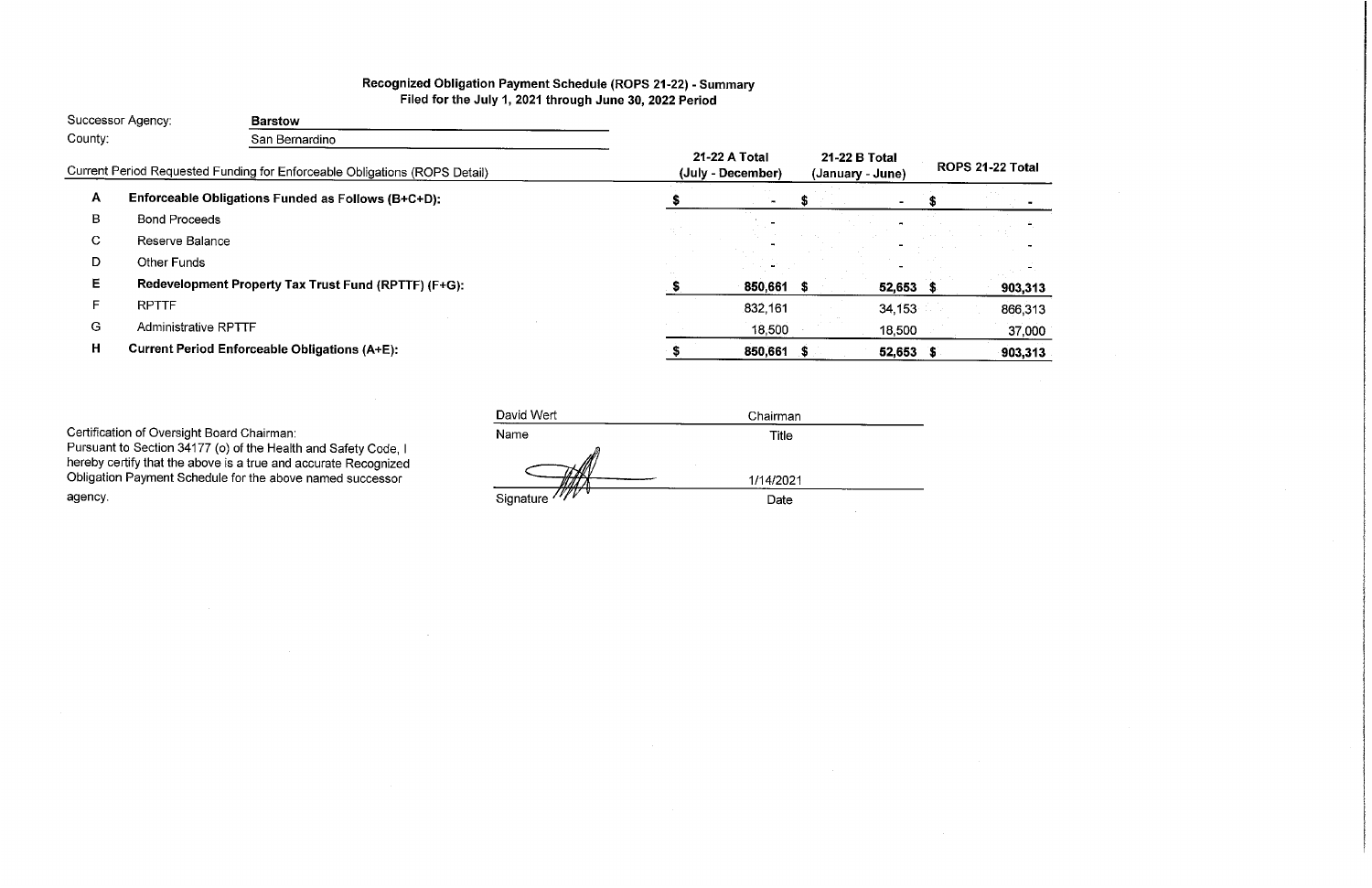| Barstow Recognized Obligation Payment Schedule (ROPS 21-22) - ROPS Detail<br>July 1,2021 through June 30, 2022<br>(Report Amounts in Whole Dollars) |                                                        |                       |                                                                    |                         |                                                                                                |                  |                                      |               |                                              |                                                                                   |                      |             |                                                                                 |                                                                                   |                             |                                                        |
|-----------------------------------------------------------------------------------------------------------------------------------------------------|--------------------------------------------------------|-----------------------|--------------------------------------------------------------------|-------------------------|------------------------------------------------------------------------------------------------|------------------|--------------------------------------|---------------|----------------------------------------------|-----------------------------------------------------------------------------------|----------------------|-------------|---------------------------------------------------------------------------------|-----------------------------------------------------------------------------------|-----------------------------|--------------------------------------------------------|
| A                                                                                                                                                   | ◡                                                      |                       |                                                                    |                         | ات                                                                                             |                  | <b>K</b><br>Total                    |               | <b>ROPS 21-22</b>                            | 21-22 A (July - December)                                                         |                      |             | ∣ Q<br>21-22 A                                                                  | 21-22 B (January - June)                                                          |                             |                                                        |
| Item#<br><b>Project Name/Debt Obligation</b>                                                                                                        | <b>Obligation Type</b>                                 | <b>Execution Date</b> | Contract/Agreement   Contract/Agreement<br><b>Termination Date</b> | Payee                   | <b>Description/Project Scope</b>                                                               | Project Area     | Outstanding<br>Debt or<br>Obligation | Retired       | <b>Total</b>                                 | <b>Fund Sources</b><br><b>Bond Proceeds Reserve Balance</b><br><b>Other Funds</b> | <b>RPTTF</b>         | Admin RPTTF | <b>Total</b>                                                                    | <b>Fund Sources</b><br><b>Bond Proceeds Reserve Balance</b><br><b>Other Funds</b> | <b>RPTTF</b><br>Admin RPTTF | 21-22 B<br><b>Total</b>                                |
|                                                                                                                                                     |                                                        |                       |                                                                    |                         |                                                                                                |                  | \$ 1,737,466                         |               | $903,313$ \$                                 | <b>Contract Contract</b><br><b>STATE OF BUILDING</b><br><b>Contract Contract</b>  | $832,161$ $\sqrt{9}$ | 18,500      | $850,661$ \$                                                                    | $-1.8$<br><b>Service</b><br><b>State State</b>                                    | $18,500$   \$               | 52,653                                                 |
| 1 2004 Tax Allocation Bonds<br>13 Deferred Housing Set-Aside                                                                                        | Bonds Issued On or<br>Before 12/31/10<br>Miscellaneous | 7/1/2004<br>6/18/2005 | 9/1/2022<br>7/14/2005                                              | US Bank<br><b>LMIHF</b> | Bonds Issued to Partially ref. 1994 RR06<br>TABS Ser A<br>Deferred Set-Aside Due per 1996 RR06 |                  | 1,670,398                            | -N            | 836,245                                      |                                                                                   | 817,093              |             | 817,093                                                                         |                                                                                   | 19,153                      | 19,153                                                 |
| 14 1994/2004 Trustee Fees                                                                                                                           | Fees                                                   | 5/1/1994              | 9/1/2022                                                           | US Bank                 | Agmt s/HCD<br><b>Trustee Fees</b>                                                              | RR <sub>06</sub> | 3,218                                | $\vee$<br>- N | 3,218                                        |                                                                                   | 3,218                |             | 3,218                                                                           |                                                                                   |                             | <b>Contract Contract</b>                               |
| 15 Administrative Allowance                                                                                                                         | <b>Admin Costs</b>                                     | 6/28/2011             | 12/31/2022                                                         | City of Barstow         | <b>ADMIN</b>                                                                                   |                  | 37,000                               | - IN          | 37,000                                       |                                                                                   |                      | 18,500      | 18,500                                                                          |                                                                                   | $18,500$ \$                 | 18,500                                                 |
| 17 Bond Disclosure Reporting                                                                                                                        | Fees                                                   | 9/30/2012             | 6/30/2022                                                          | <b>Urban Futures</b>    | Bond Disclosure for Tax Allocation RR06                                                        |                  |                                      |               |                                              |                                                                                   |                      |             |                                                                                 |                                                                                   |                             |                                                        |
|                                                                                                                                                     |                                                        | 7/1/2021              | 6/30/2022                                                          |                         | Bonds                                                                                          | RR06             | 1,850<br>10,000                      | - IN          | 1,850<br>10,000                              |                                                                                   | 1,850<br>10,000      |             | 1,850<br>10,000                                                                 |                                                                                   |                             | $\sim 100$ km s $^{-1}$                                |
| 23 Land Appraisals<br>24 Arbitrage                                                                                                                  | Fees<br>Fees                                           | 7/1/2021              | 6/30/2022                                                          | TBD<br>TBD              | Land Appraisals<br>5-Year End Closeout                                                         | RR <sub>06</sub> | 15,000                               | - 18          | 15,000                                       |                                                                                   |                      |             | <b>State State</b>                                                              |                                                                                   | 15,000                      | $\sim 100$ m $^{-1}$<br>15,000                         |
|                                                                                                                                                     |                                                        |                       |                                                                    |                         |                                                                                                |                  |                                      |               | $\sim$                                       |                                                                                   |                      |             | <b>State State</b>                                                              |                                                                                   |                             | $\sim$ $-$                                             |
|                                                                                                                                                     |                                                        |                       |                                                                    |                         |                                                                                                |                  |                                      |               | $\sim$ 100 $\sim$                            |                                                                                   |                      |             | $\sim 100$                                                                      |                                                                                   |                             | <b>State State</b>                                     |
|                                                                                                                                                     |                                                        |                       |                                                                    |                         |                                                                                                |                  |                                      |               | $\sim$<br>$\sim$ $ \sim$                     |                                                                                   |                      |             | $\sim$ 100 $\sim$<br><b>State State</b>                                         |                                                                                   |                             | $\sim$ 100 $\pm$ 100 $\pm$<br><b>State State</b>       |
|                                                                                                                                                     |                                                        |                       |                                                                    |                         |                                                                                                |                  |                                      |               | $\sim$                                       |                                                                                   |                      |             | $\sim$ $-$                                                                      |                                                                                   |                             | $\sim$ $-$                                             |
|                                                                                                                                                     |                                                        |                       |                                                                    |                         |                                                                                                |                  |                                      |               | $\sim$                                       |                                                                                   |                      |             | $\sim 100$ m $^{-1}$                                                            |                                                                                   |                             |                                                        |
|                                                                                                                                                     |                                                        |                       |                                                                    |                         |                                                                                                |                  |                                      |               | $\sim$                                       |                                                                                   |                      |             | <b>State State</b>                                                              |                                                                                   |                             |                                                        |
|                                                                                                                                                     |                                                        |                       |                                                                    |                         |                                                                                                |                  |                                      |               | $\sim$<br>$\sim$                             |                                                                                   |                      |             | <b>State State</b><br><b>Contract Contract</b>                                  |                                                                                   |                             | <b>State State</b>                                     |
|                                                                                                                                                     |                                                        |                       |                                                                    |                         |                                                                                                |                  |                                      |               | $\sim$                                       |                                                                                   |                      |             | <b>State State</b>                                                              |                                                                                   |                             | $\sim 1000$                                            |
|                                                                                                                                                     |                                                        |                       |                                                                    |                         |                                                                                                |                  |                                      |               | $\sim$ 100 $\sim$                            |                                                                                   |                      |             | <b>State State</b>                                                              |                                                                                   |                             | <b>State State</b>                                     |
|                                                                                                                                                     |                                                        |                       |                                                                    |                         |                                                                                                |                  |                                      |               |                                              |                                                                                   |                      |             | $\sim$ $-$                                                                      |                                                                                   |                             | <b>State State</b>                                     |
|                                                                                                                                                     |                                                        |                       |                                                                    |                         |                                                                                                |                  |                                      |               |                                              |                                                                                   |                      |             | <b>State State</b>                                                              |                                                                                   |                             |                                                        |
|                                                                                                                                                     |                                                        |                       |                                                                    |                         |                                                                                                |                  |                                      |               | <b>Service</b>                               |                                                                                   |                      |             | <b>Service Contract</b>                                                         |                                                                                   |                             |                                                        |
|                                                                                                                                                     |                                                        |                       |                                                                    |                         |                                                                                                |                  |                                      |               | $\sim$ $-$<br>$\sim$ $-$                     |                                                                                   |                      |             | <b>Service State</b><br><b>State State</b>                                      |                                                                                   |                             |                                                        |
|                                                                                                                                                     |                                                        |                       |                                                                    |                         |                                                                                                |                  |                                      |               | $\sim$                                       |                                                                                   |                      |             | <b>State State</b>                                                              |                                                                                   |                             |                                                        |
|                                                                                                                                                     |                                                        |                       |                                                                    |                         |                                                                                                |                  |                                      |               | $\sim 100$ m $^{-1}$                         |                                                                                   |                      |             | <b>Contract Contract</b>                                                        |                                                                                   |                             |                                                        |
|                                                                                                                                                     |                                                        |                       |                                                                    |                         |                                                                                                |                  |                                      |               | <b>Service</b><br>$\sim 100$ m $^{-1}$       |                                                                                   |                      |             | <b>Service Contracts</b><br><b>State State</b>                                  |                                                                                   |                             |                                                        |
|                                                                                                                                                     |                                                        |                       |                                                                    |                         |                                                                                                |                  |                                      |               | $\sim$                                       |                                                                                   |                      |             | <b>State State</b>                                                              |                                                                                   |                             |                                                        |
|                                                                                                                                                     |                                                        |                       |                                                                    |                         |                                                                                                |                  |                                      |               | $\sim 100$ m $^{-1}$                         |                                                                                   |                      |             | <b>Contract</b>                                                                 |                                                                                   |                             |                                                        |
|                                                                                                                                                     |                                                        |                       |                                                                    |                         |                                                                                                |                  |                                      |               | <b>Service</b> State<br>$\sim$ $-$           |                                                                                   |                      |             | <b>Service State</b><br><b>Service</b> State                                    |                                                                                   |                             |                                                        |
|                                                                                                                                                     |                                                        |                       |                                                                    |                         |                                                                                                |                  |                                      |               | $\sim$ $-$                                   |                                                                                   |                      |             | <b>Service</b> State                                                            |                                                                                   |                             |                                                        |
|                                                                                                                                                     |                                                        |                       |                                                                    |                         |                                                                                                |                  |                                      |               | $\sim 100$ m $^{-1}$                         |                                                                                   |                      |             | <b>State State</b>                                                              |                                                                                   |                             |                                                        |
|                                                                                                                                                     |                                                        |                       |                                                                    |                         |                                                                                                |                  |                                      |               | $\sim 100$ km s $^{-1}$                      |                                                                                   |                      |             | $\sim 100$ km s $^{-1}$                                                         |                                                                                   |                             |                                                        |
|                                                                                                                                                     |                                                        |                       |                                                                    |                         |                                                                                                |                  |                                      |               | $\sim 100$ m $^{-1}$<br>$\sim 100$ m $^{-1}$ |                                                                                   |                      |             | <b>Contract Contract</b><br><b>State State</b>                                  |                                                                                   |                             |                                                        |
|                                                                                                                                                     |                                                        |                       |                                                                    |                         |                                                                                                |                  |                                      |               | $\sim 100$ m $^{-1}$                         |                                                                                   |                      |             | <b>Contract Contract</b>                                                        |                                                                                   |                             |                                                        |
|                                                                                                                                                     |                                                        |                       |                                                                    |                         |                                                                                                |                  |                                      |               | $\sim 100$ m $^{-1}$                         |                                                                                   |                      |             | <b>State State</b>                                                              |                                                                                   |                             |                                                        |
|                                                                                                                                                     |                                                        |                       |                                                                    |                         |                                                                                                |                  |                                      |               | <b>Service</b><br>$\sim$ $-$                 |                                                                                   |                      |             | <b>State State</b><br>$\mathcal{L}_{\text{max}}$ and $\mathcal{L}_{\text{max}}$ |                                                                                   |                             |                                                        |
|                                                                                                                                                     |                                                        |                       |                                                                    |                         |                                                                                                |                  |                                      |               | $\sim 100$ m $^{-1}$                         |                                                                                   |                      |             | $\sim 100$ m $^{-1}$                                                            |                                                                                   |                             | <b>State State</b>                                     |
|                                                                                                                                                     |                                                        |                       |                                                                    |                         |                                                                                                |                  |                                      |               | $\sim 100$ km s $^{-1}$                      |                                                                                   |                      |             | $\sim 100$ m $^{-1}$                                                            |                                                                                   |                             |                                                        |
|                                                                                                                                                     |                                                        |                       |                                                                    |                         |                                                                                                |                  |                                      |               | $\sim 100$ m $^{-1}$<br>$\sim 100$ m $^{-1}$ |                                                                                   |                      |             | $\sim 100$ km s $^{-1}$<br><b>State State</b>                                   |                                                                                   |                             |                                                        |
|                                                                                                                                                     |                                                        |                       |                                                                    |                         |                                                                                                |                  |                                      |               | <b>Contract Contract</b>                     |                                                                                   |                      |             | <b>State State</b>                                                              |                                                                                   |                             |                                                        |
|                                                                                                                                                     |                                                        |                       |                                                                    |                         |                                                                                                |                  |                                      |               | $\sim 100$ m $^{-1}$                         |                                                                                   |                      |             | <b>Common</b>                                                                   |                                                                                   |                             |                                                        |
|                                                                                                                                                     |                                                        |                       |                                                                    |                         |                                                                                                |                  |                                      |               | $\sim 100$ m $^{-1}$<br>$\sim 100$ m $^{-1}$ |                                                                                   |                      |             | <b>State State</b><br><b>Common</b>                                             |                                                                                   |                             | <b>State State</b>                                     |
|                                                                                                                                                     |                                                        |                       |                                                                    |                         |                                                                                                |                  |                                      |               | $\sim 100$ m $^{-1}$                         |                                                                                   |                      |             | $\sim 100$ m $^{-1}$                                                            |                                                                                   |                             |                                                        |
|                                                                                                                                                     |                                                        |                       |                                                                    |                         |                                                                                                |                  |                                      |               | $\sim$ $-$                                   |                                                                                   |                      |             | <b>State State</b>                                                              |                                                                                   |                             |                                                        |
|                                                                                                                                                     |                                                        |                       |                                                                    |                         |                                                                                                |                  |                                      |               | $\sim$ $-$                                   |                                                                                   |                      |             | <b>State State</b>                                                              |                                                                                   |                             |                                                        |
|                                                                                                                                                     |                                                        |                       |                                                                    |                         |                                                                                                |                  |                                      |               | $\sim$ $-$                                   |                                                                                   |                      |             | <b>Service Contract</b>                                                         |                                                                                   |                             | $\sim$ 100 $-$ 100 $-$                                 |
|                                                                                                                                                     |                                                        |                       |                                                                    |                         |                                                                                                |                  |                                      |               | $\sim 100$ km s $^{-1}$                      |                                                                                   |                      |             | <b>Service Contracts</b>                                                        |                                                                                   |                             | <b>Service Contract Contract</b>                       |
|                                                                                                                                                     |                                                        |                       |                                                                    |                         |                                                                                                |                  |                                      |               | $\sim$ 100 $\sim$ 100 $\sim$                 |                                                                                   |                      |             | $\sim 100$ m $^{-1}$                                                            |                                                                                   |                             | <b>State State</b>                                     |
|                                                                                                                                                     |                                                        |                       |                                                                    |                         |                                                                                                |                  |                                      |               | $\sim 100$ m $^{-1}$<br>$\sim$ 100 $\sim$    |                                                                                   |                      |             | <b>Service Contract</b><br><b>Service</b> State                                 |                                                                                   |                             | $\sim 100$ m $^{-1}$<br><b>Contract Contract State</b> |
|                                                                                                                                                     |                                                        |                       |                                                                    |                         |                                                                                                |                  |                                      |               | $\sim 100$ m $^{-1}$                         |                                                                                   |                      |             | $\mathcal{L}_{\rm{max}}$ and $\mathcal{L}_{\rm{max}}$                           |                                                                                   |                             | $\sim 100$ km s $^{-1}$                                |
|                                                                                                                                                     |                                                        |                       |                                                                    |                         |                                                                                                |                  |                                      |               | $\sim$ $-$                                   |                                                                                   |                      |             | <b>State State</b>                                                              |                                                                                   |                             | <b>State State</b>                                     |
|                                                                                                                                                     |                                                        |                       |                                                                    |                         |                                                                                                |                  |                                      |               | $\sim 100$ km s $^{-1}$                      |                                                                                   |                      |             | <b>Service Contract</b>                                                         |                                                                                   |                             | <b>Contract Contract</b>                               |
|                                                                                                                                                     |                                                        |                       |                                                                    |                         |                                                                                                |                  |                                      |               | $\sim$ $-$<br>$\sim 100$ m $^{-1}$           |                                                                                   |                      |             | <b>State State</b><br><b>Service Contract</b>                                   |                                                                                   |                             | <b>State State</b><br><b>Contract Contract</b>         |
|                                                                                                                                                     |                                                        |                       |                                                                    |                         |                                                                                                |                  |                                      |               | $\sim$ $-$                                   |                                                                                   |                      |             | <b>State State</b>                                                              |                                                                                   |                             | <b>State State</b>                                     |
|                                                                                                                                                     |                                                        |                       |                                                                    |                         |                                                                                                |                  |                                      |               | $\sim$ 100 $-$                               |                                                                                   |                      |             | <b>Service</b>                                                                  |                                                                                   |                             | <b>State State</b>                                     |
|                                                                                                                                                     |                                                        |                       |                                                                    |                         |                                                                                                |                  |                                      |               | l \$<br>$\sim$ $-$                           |                                                                                   |                      |             | $\sim 1000$ m $^{-1}$                                                           |                                                                                   |                             | $\sim 100$ km s $^{-1}$                                |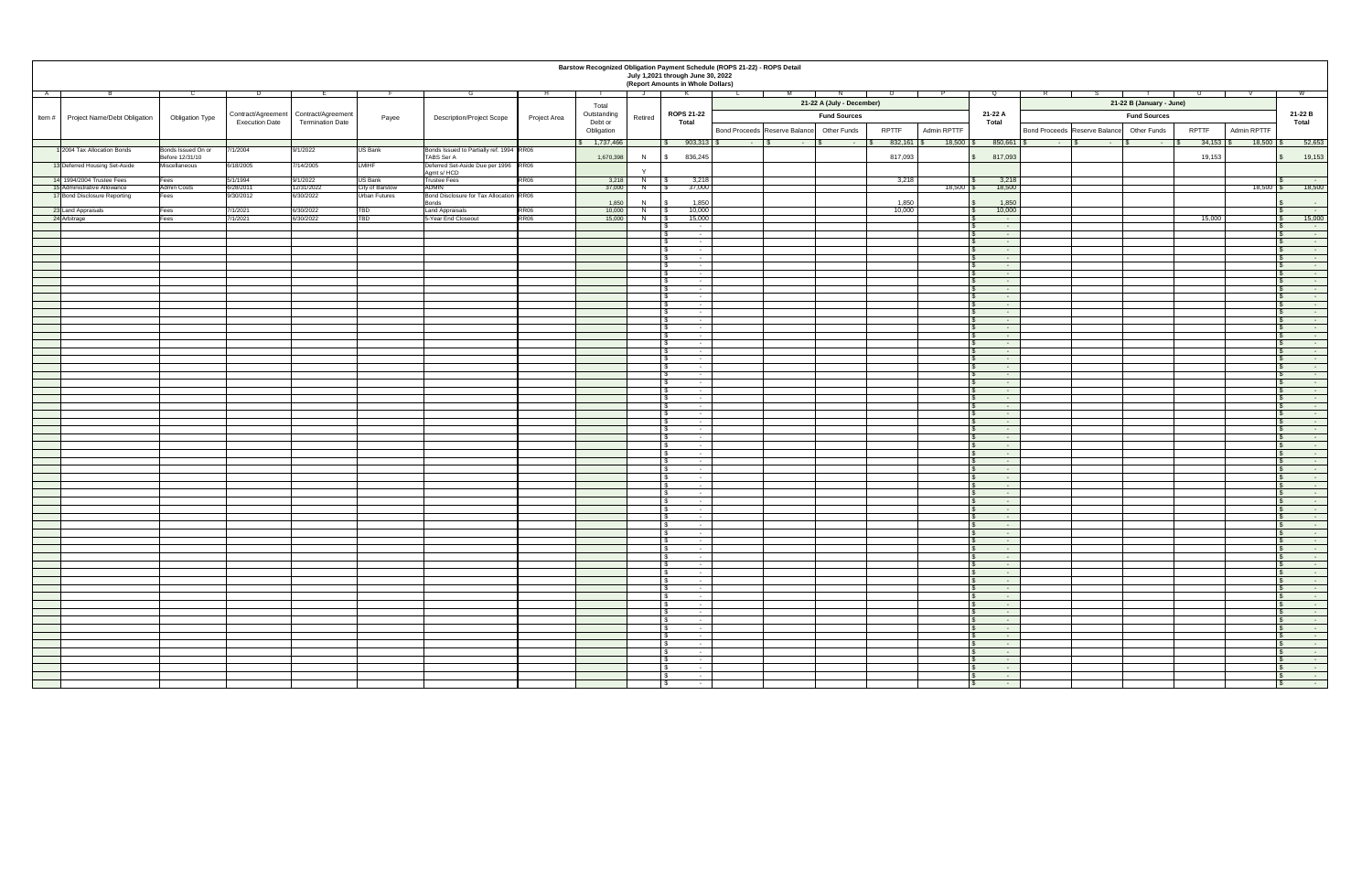# **Barstow Recognized Obligation Payment Schedule (ROPS 21-22) - Report of Cash Balances July 1, 2018 through June 30, 2019 (Report Amounts in Whole Dollars)**

| A | B                                                                                                                                                                 | $\mathbf{C}$                          | D                    | E                                                                                                 | F                                  | G                         | H               |
|---|-------------------------------------------------------------------------------------------------------------------------------------------------------------------|---------------------------------------|----------------------|---------------------------------------------------------------------------------------------------|------------------------------------|---------------------------|-----------------|
|   |                                                                                                                                                                   |                                       |                      | <b>Fund Sources</b>                                                                               |                                    |                           |                 |
|   |                                                                                                                                                                   |                                       | <b>Bond Proceeds</b> | <b>Reserve Balance</b>                                                                            | <b>Other Funds</b>                 | <b>RPTTF</b>              |                 |
|   | ROPS 18-19 Cash Balances<br>$(07/01/18 - 06/30/19)$                                                                                                               | Bonds issued on or<br>before 12/31/10 | after 01/01/11       | Prior ROPS RPTTF<br>and Reserve<br>Bonds issued on or   Balances retained for<br>future period(s) | Rent,<br>Grants,<br>Interest, etc. | Non-Admin<br>and<br>Admin | <b>Comments</b> |
|   |                                                                                                                                                                   |                                       |                      |                                                                                                   |                                    |                           |                 |
|   | Beginning Available Cash Balance (Actual 07/01/18)<br>RPTTF amount should exclude "A" period distribution amount                                                  |                                       |                      |                                                                                                   |                                    |                           |                 |
|   |                                                                                                                                                                   |                                       |                      | 33,845                                                                                            | $\overline{0}$                     | 43,141                    |                 |
|   | 2  Revenue/Income (Actual 06/30/19)<br>RPTTF amount should tie to the ROPS 18-19 total distribution<br>from the County Auditor-Controller                         |                                       |                      |                                                                                                   | 3,326                              | 1,362,147                 |                 |
|   | 3 Expenditures for ROPS 18-19 Enforceable Obligations<br>(Actual 06/30/19)                                                                                        |                                       |                      | 33,845                                                                                            |                                    | 1,330,724                 |                 |
|   | 4   Retention of Available Cash Balance (Actual 06/30/19)<br>RPTTF amount retained should only include the amounts<br>distributed as reserve for future period(s) |                                       |                      |                                                                                                   |                                    |                           |                 |
|   | 5 ROPS 18-19 RPTTF Prior Period Adjustment<br>RPTTF amount should tie to the Agency's ROPS 18-19 PPA<br>form submitted to the CAC                                 |                                       | No entry required    |                                                                                                   |                                    |                           |                 |
|   | 6 Ending Actual Available Cash Balance (06/30/19)<br>C to F = $(1 + 2 - 3 - 4)$ , G = $(1 + 2 - 3 - 4 - 5)$                                                       | $0$   \$<br>$\boldsymbol{\mathsf{s}}$ |                      | $0$   \$<br>$0$   \$                                                                              | $3,326$   \$                       | 42,491                    |                 |